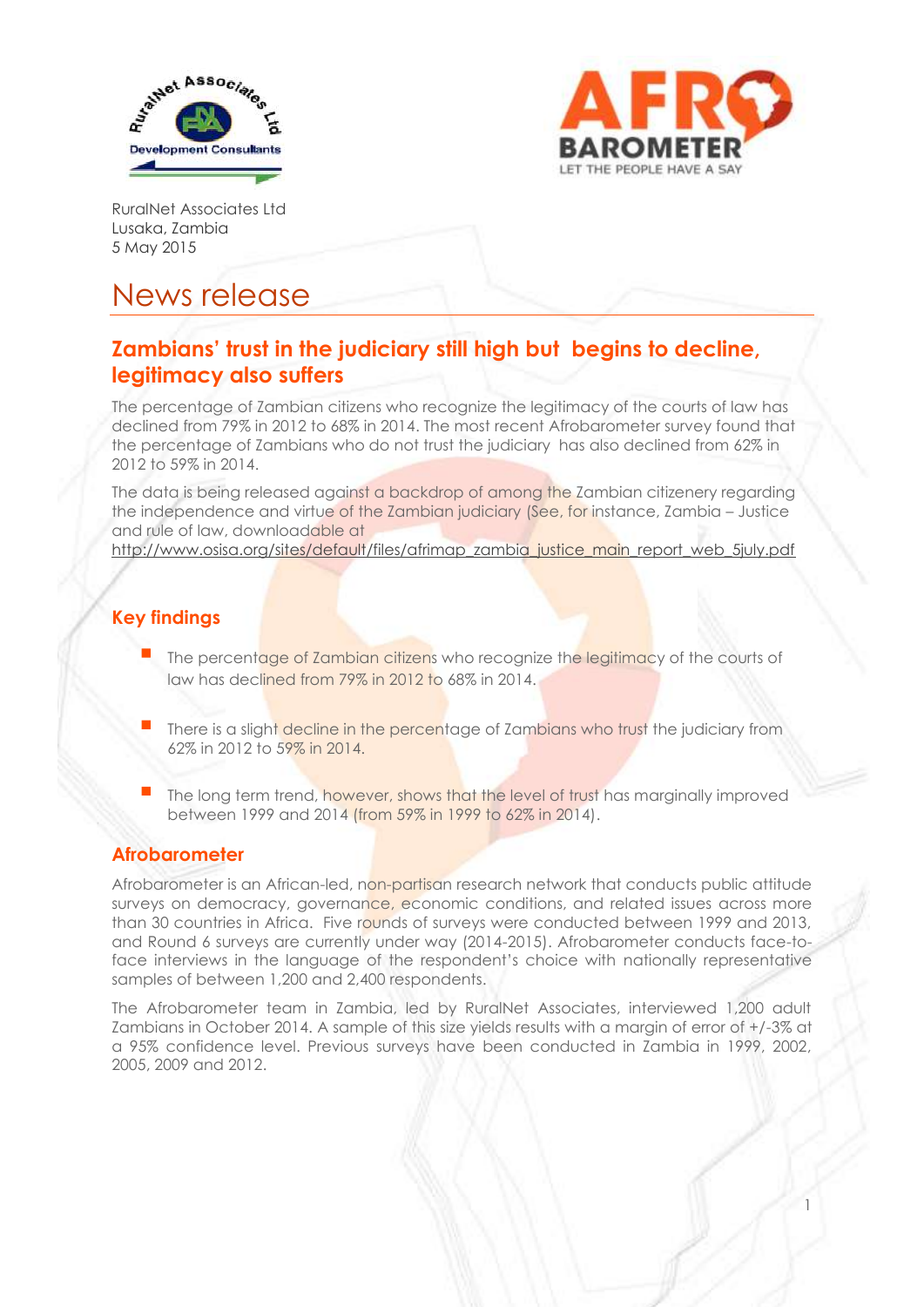



#### **Figure 2: Legitimacy of the courts of law|**Zambia|2003-2014

*Respondents were asked: For each of the following statements, please tell me whether you disagree or agree? The courts have the right to make decisions that people always have to abide by (Strongly agree/Agree).*